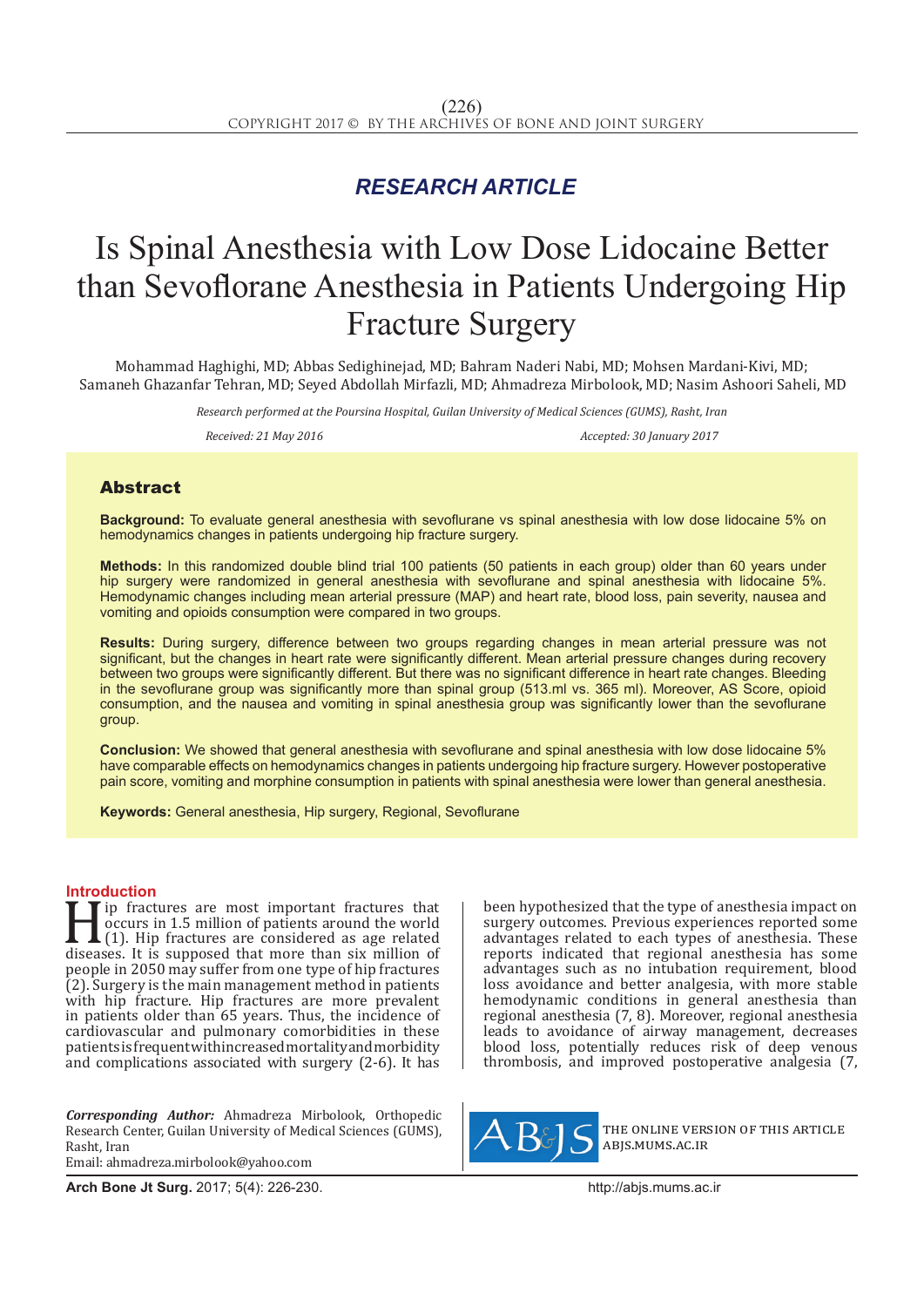9). Conversely, general anesthesia may be associated with a more stable hemodynamic state than regional anesthesia (3, 10, 11). However, the results of previous practice remain conflicting and it is not clear which of these techniques are preferred. A meta analysis revealed regional anesthesia decreased the rate of mortality (11). Moreover, another experience indicated that epidural anesthesia (EA) reduces the incidence of side effects and postoperative pain (12). Therefore, in this study we compared general anesthesia with sevoflurane vs. spinal anesthesia with low dose lidocaine 5% on hemodynamics changes like blood pressure and heart rate as the primary outcome and intraoperative bleeding and recovery discharge time as secondary outcome in patients undergoing hip fracture surgery.

#### **Materials and Methods**

In this clinical trial, 100 patients (50 patients in each group) aged > 60 years, ASA class I-III candidate for hip fractures fixation referring to Poursina hospital in Rasht in north of Iran were recruited. The study protocol was approved by the ethical committee of Rasht University of Medical sciences (IRCT registration code 201308316280N4). Exclusion criteria were coagulopathies, neurologic disease, inability to give accurate responses to questions, cognitive disorders, dementia, opioid consumption history, hepatorenal diseases, pulmonary diseases and sensitivity to anesthetics agents. Moreover, spinal group exclusion criteria were high intra cerebral pressure and infection in site of injection .The exclusion criteria during surgery were massive hemorrhage and low blood pressure The enrolled participants were counseled, and informed consents were obtained before randomization, as per the institution's protocol. For randomization, we used sequential numbers, in which the first number was given to the first patient and received general anesthesia (GA group n=50). The next number was given to next patient and received spinal anesthesia with low dose lidocaine 5% (SA group, n=50). Both participants and study staff (site investigators and trial coordinating center staff) were masked to treatment allocation. Arriving in the operating room (OR), intravenous (IV) infusion of lactated Ringer's solution was started and standard monitoring was applied. Mean arterial blood pressure (MAP), heart rate (HR), were recorded at 10-minute intervals during operation using pulse oximeter, NIBP, ECG (Saadat CO.). Before induction of anesthesia in GA group 10 cc/kg ringer lactate were injected and systolic and diastolic blood pressure and mean blood pressure were recorded. In GA group anesthesia was induced with fentanyl 2µg/ kg, propofol 2mg/kg and then 0.5 mg/kg atracurium was injected during 30 seconds and patients were intubated. Then sevoflurane with Minimum Alveolar Concentration, MAC  $(1.3{\text -}1.5\%)$ , oxygen  $50\%$  and  $N<sub>2</sub>0.50\%$  were used.<br>Mechanical ventilation with tidal values (TV-10 as lsa). Mechanical ventilation with tidal volume ( $TV=10$  cc kg) and respiratory rate (RR=10-12) for continuing  $PCO$ . at 36-46 mmHg were established. At the end of the operation sevoflurane and N<sup>2</sup> O were discontinued and neuromuscular block was revers using neostigmine  $0.04$ mg/kg and atropine 0.02 mg/kg.

GENERAL ANESTHESIA WITH SEVOFLURANE VS SPINAL ANESTHESIA WITH LOW DOSE LIDOCAINE

In SA group lumbar puncture was performed in sitting position using a 25-gauge needle (Dr. Japan Co.) positioned midline at the L2-3 or L3-4 vertebral interspaces. All patients in spinal group received supplemental oxygen via a facemask at a rate of 6 L per minute during the procedure. Then 1.5 ml lidocaine 5% (75 mg lidocaine) with 0.1 mg epinephrine were injected. During surgery the heart rate, systolic and diastolic blood pressure and mean arterial blood pressure were checked every 10 minutes. Intraoperative hypotension (MAP that exceeds 20% of baseline MAP) and bradycardia (HR < 50 beats/minute or decrease > 20% from baseline HR) were treated. In the presence of hypotension in GA group, the sevoflurane was decreased until BIS was maintained between 60-40 and in SA group ringer 10 cc/kg was injected during 10 minutes. If the hypotension persisted, 5-10 mg ephedrine, intravenous was injected and if hypotension persisted after 5 minutes 5-10 mg ephedrine injection was repeated. Blood loss was measured based on consumed gauze (small gauze = 20 ml, large gauze = 50 ml). At the end of operation the patients were transferred to the recovery room and vital signs were checked every 10 minutes, moreover the severity of pain based on VAS and nausea and vomiting were recorded. If vomiting occurs ondansetron 4 mg IV was injected and if VAS was more than 3, morphine 0.05 mg/kg was administered. The patients were transferred to the orthopedic ward based on recovery discharge criteria (Aldrete score more than 9). The Aldrete scoring system has been developed to ensure the absence of clinically significant complication in the post anesthesia care unit.

#### *Statistical Analyses*

The number of samples in this study with power %90 and α=0.05 were calculated 50 patients in each group. Data were analyzed using SPSS version 20. Categorical data are presented as numbers (%), and continuous data as mean  $\pm$  SD. We used the Chai $\frac{1}{2}$  or Fisher's exact test to compare categorical variables and the Student's *t*  test or the Mann-Whitney's rank sum *U* test to compare continuous variables. Repeated measure was used to compare hemodynamic changes in two groups. α< 0.05 was consider significant.

#### **Results**

In this study 100 patients (ASA I-III) mean age 66.10±4.95 and mean BMI 24.74±2.80 were evaluated. The difference between two groups regarding sex, age, ASA class and BMI was not significant [Table 1]. During operation, the MAP in GA group was more than SA but the difference between two groups was not significant (*P=0.10*). Moreover the mean of HR during operation in GA group was slightly more than SA but the difference between two groups was not significant (*P=0.54*). During recovery, the MAP in GA group was significantly more than SA group [Table-2] (*P=0.004*). Additionally, the mean of heart rate in GA group was more than SA but the difference between two groups was not significant (*P=0.32*). Four patients in SA and 2 patients in GA group needed to ephedrine, however, the difference between two groups was not significant (*P=0.39*). The frequency of vomiting, morphine consumption, bleeding, VAS in SA group was significantly lower than GA. Time to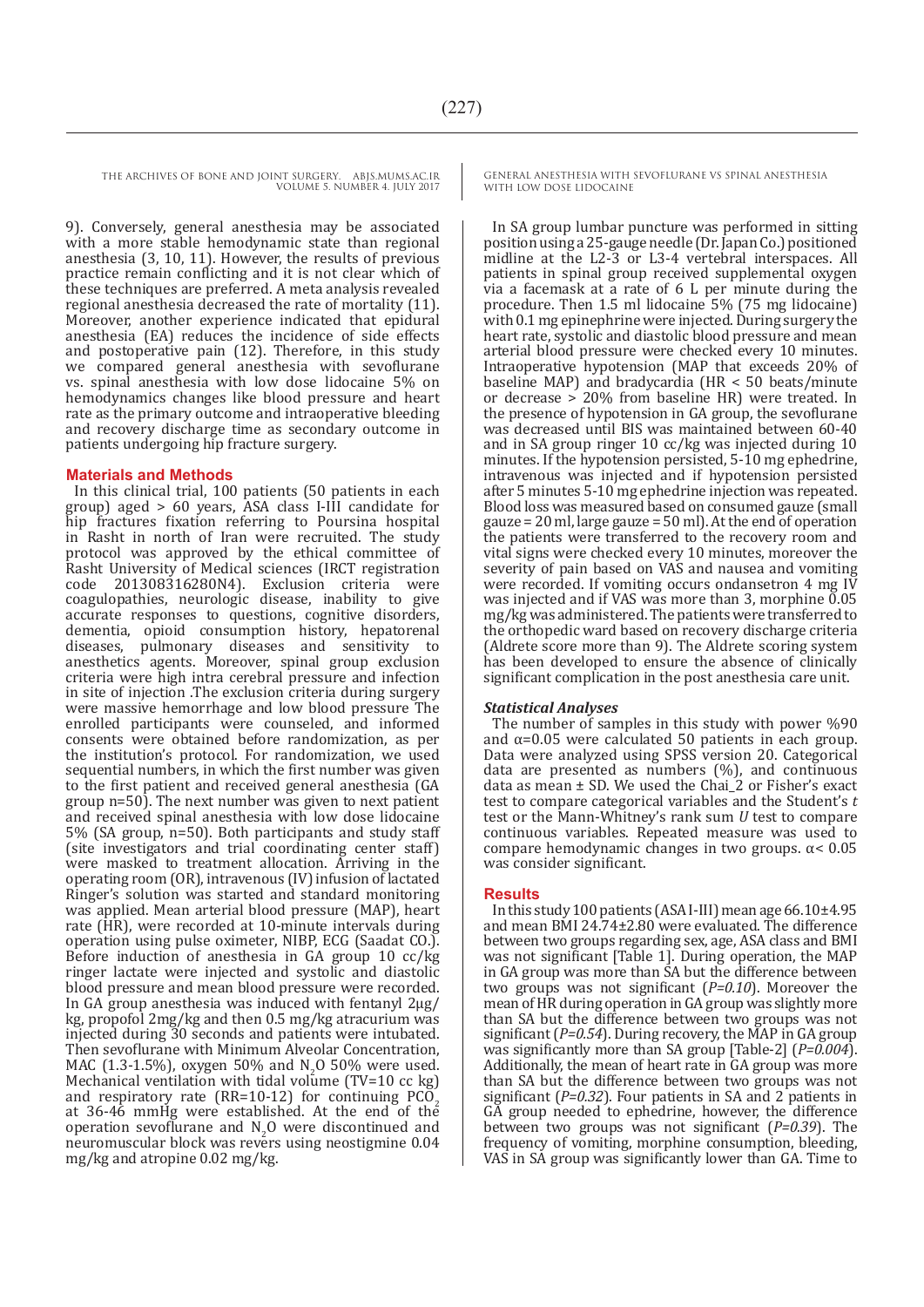| Table 1. The base line characteristics of patients |        |                  |                  |      |  |  |  |
|----------------------------------------------------|--------|------------------|------------------|------|--|--|--|
|                                                    |        | <b>SA</b>        | <b>GA</b>        | P    |  |  |  |
| <b>Sex</b>                                         | Male   | 42 (84%)         | 38 (76%)         | 0.31 |  |  |  |
|                                                    | Female | $8(16\%)$        | 12 (24%)         |      |  |  |  |
| Age                                                |        | $66.22 \pm 5.17$ | 65.98±4.76       | 0.81 |  |  |  |
| <b>BMI</b>                                         |        | $24.73 \pm 2.87$ | $24.75 \pm 2.75$ | 0.97 |  |  |  |
| <b>ASA</b>                                         | 1      | $6(12\%)$        | 8(16%)           |      |  |  |  |
|                                                    | 2      | 33 (66%)         | 31 (62%)         | 0.84 |  |  |  |
|                                                    | 3      | 11 (22%)         | 11 (22%)         |      |  |  |  |

GENERAL ANESTHESIA WITH SEVOFLURANE VS SPINAL ANESTHESIA WITH LOW DOSE LIDOCAINE

Aldrerte score > 9 in SA was significantly more than GA group [Table 3].

#### **Discussion**

In this study, we revealed that during surgery difference between two groups regarding changes in mean arterial pressure was not significant, but the changes in heart rate were significantly different. Mean<br>arterial pressure variations during recovery between arterial pressure variations during recovery between two groups were significantly different. But there was no significant difference in heart rate changes. On the other hand, frequency of vomiting, morphine consumption and bleeding in spinal group was lower

| Table 2. The characteristics of patients during surgery and recovery |            |              |                  |                  |  |  |  |
|----------------------------------------------------------------------|------------|--------------|------------------|------------------|--|--|--|
|                                                                      |            | <b>SA</b>    | ${\bf G}{\bf A}$ | $\boldsymbol{P}$ |  |  |  |
| <b>Duration of operation</b>                                         |            | 87.24±4.33   | 95.68±3.27       | 0.001            |  |  |  |
|                                                                      | $10$ (min) | 121.44±19.12 | 120.18±20.50     | 0.75             |  |  |  |
| SBP (during surgery)                                                 | 20         | 118.56±15.03 | 119.74±19.31     | 0.73             |  |  |  |
|                                                                      | 30         | 116.84±13.95 | 121.76±17.76     | 0.13             |  |  |  |
|                                                                      | $10$ (min) | 72.82±13.88  | 70.56±12.60      | 0.4              |  |  |  |
| DBP (during surgery)                                                 | 20         | 70.98±13.13  | 70.64±13.07      | 0.9              |  |  |  |
|                                                                      | 30         | 69.10±12.34  | 72.44±13.01      | 0.19             |  |  |  |
|                                                                      | $10$ (min) | 85.80±16.04  | 83±13.55         | 0.40             |  |  |  |
| HR (during surgery)                                                  | 20         | 81.94±13.21  | 78.90±12.48      |                  |  |  |  |
|                                                                      | 30         | 79.04±11.59  | 80.38±13.18      |                  |  |  |  |
|                                                                      | $10$ (min) | 87.80±14.54  | 87.31±14.07      | 0.10             |  |  |  |
|                                                                      | 20         | 85.78±13.87  | 86.63±14.84      |                  |  |  |  |
|                                                                      | 30         | 84.24±12.30  | 88.14±14.01      |                  |  |  |  |
| <b>MAP</b> (during surgery)                                          | 40         | 84.22±11.34  | 89.84±12.22      |                  |  |  |  |
|                                                                      | 50         | 85.14±11.75  | 88.80±10.60      |                  |  |  |  |
|                                                                      | 60         | 84.56±11.43  | 89.7310.79       |                  |  |  |  |
|                                                                      | 70         | 85.65±10.61  | 89.71±9.80       |                  |  |  |  |
|                                                                      | 80         | 86.65±10.62  | 91.13±10.34      |                  |  |  |  |
|                                                                      | $10$ (min) | 117.26±12.26 | 131.62±19.52     | 0.000            |  |  |  |
| <b>SBP</b> (during recovery)                                         | 20         | 115.82±11.96 | 13.24±18.30      | 0.000            |  |  |  |
|                                                                      | 30         | 115.64±12    | 127.22±16.40     | 0.000            |  |  |  |
|                                                                      | $10$ (min) | 72.22±10.53  | 78.92±11.44      | 0.003            |  |  |  |
| DBP (during recovery)                                                | 20         | 72.26±10.89  | 78.48±10.82      | 0.005            |  |  |  |
|                                                                      | 30         | 71.68±11.612 | 75.28±10.62      | 0.109            |  |  |  |
|                                                                      | $10$ (min) | 77.75±12.76  | 84.44±14.37      | 0.32             |  |  |  |
| HR (during recovery)                                                 | 20         | 76.85±12.38  | 83.33±13.28      |                  |  |  |  |
|                                                                      | 30         | 75.55±12.002 | 81.20±13.79      |                  |  |  |  |
|                                                                      | $10$ (min) | 86.89±10.08  | 95.83±12.84      | 0.004            |  |  |  |
| <b>MAP</b> (during recovery)                                         | 20         | 86.06±10.43  | 94.87±12.23      |                  |  |  |  |
|                                                                      | 30         | 85.84±11.09  | 92.14±11.53      |                  |  |  |  |
|                                                                      | 40         | 86.5±10.53   | 94.710.19        |                  |  |  |  |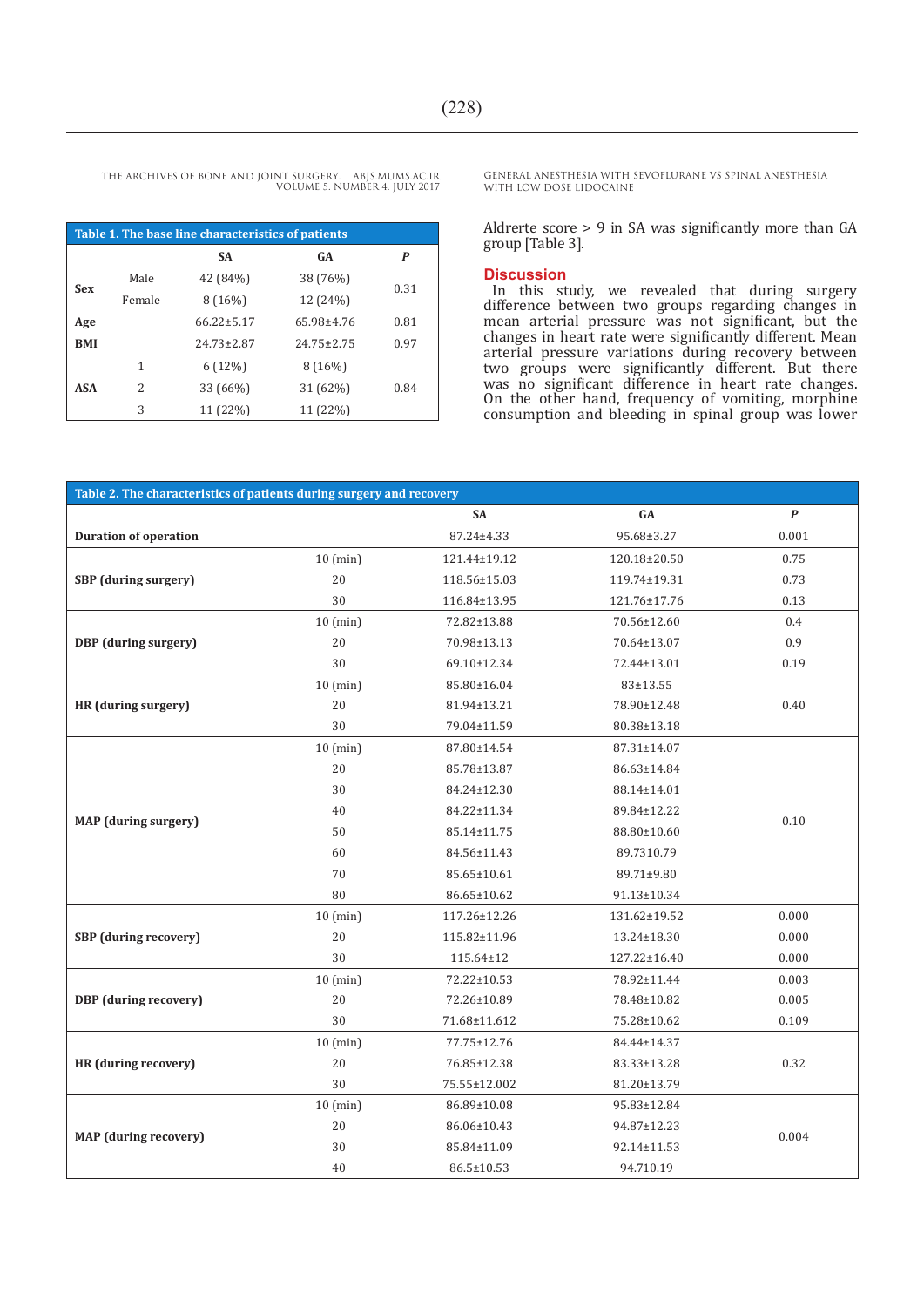GENERAL ANESTHESIA WITH SEVOFLURANE VS SPINAL ANESTHESIA WITH LOW DOSE LIDOCAINE

| Table 3. The characteristics of patients in recovery |                    |                  |       |  |  |  |
|------------------------------------------------------|--------------------|------------------|-------|--|--|--|
| Group                                                | SA(%)              | GA               | P     |  |  |  |
| Vomiting in recovery                                 | $1(2\%)$           | 9(18%)           | 0.006 |  |  |  |
| Ephedrine (during operation)                         | 4(8%)              | 2(4%)            | 0.39  |  |  |  |
| Morphine (mg)                                        | $0.89 \pm 1.52$    | $2.66 \pm 1.63$  | 0.001 |  |  |  |
| Bleeding (ml) (during operation)                     | $365.00 \pm 62.99$ | 513.70±151.19    | 0.001 |  |  |  |
| <b>VAS</b>                                           | $2.36 \pm 1.85$    | $4.86 \pm 1.75$  | 0.001 |  |  |  |
| Time to discharge (min) Alderte score>9              | $41.26 \pm 8.37$   | $35.04 \pm 3.39$ | 0.001 |  |  |  |

than general anesthesia group. In a study, Nishikawa et al. in 2007 indicated that both spinal anesthesia with small-dose lidocaine and general anesthesia are favorable techniques but hypotension in GA group was significantly more than regional anesthesia, but the time for discharge after operation in GA group was significantly shorter than regional group (13). In general our trial indicated that hemodynamic instability did not occur in two groups. Given to these results Gonano in 2006 emphasized that spinal and epidural anesthesia are not related to hemodynamic instability (14). Current practice revealed shorter duration of operation in general anesthesia group than spinal, however, in contrast to our results a review by Hu et al. in 2009 compared regional and general anesthesia for total replacement of the hip or knee and indicated shorter duration of surgery in regional anesthesia (15). Moreover, this study in tune with our results revealed lower blood loss and blood transfusion in regional than general anesthesia (15). In consistent with this results, Guay in 2006 and Richman in 2006 also indicated lower blood loss in spinal anesthesia (15, 16), Moreover, Macfarlane in 2009 and Mauermann in 2006 reported similar results (17, 18). Additionally the risk of thromboembolic events in regional was lower than general anesthesia (15). The ephedrine consumption in present experience in spinal group was more than general anesthesia group, however, difference between two groups was not significant. In agreement with our findings, Minville et al. in 2008 in a study on old patients under femur fracture surgery revealed that ephedrine consumption in spinal and general anesthesia was in similar range (19). In consistent with our results showing low pain (VAS 2.36 in SA vs. 4.86 in GA) and morphine consumption (0.89 in SA vs. 2.66 in GA) in spinal group than general, Gonano showed that the severity of pain in spinal group was lower than general anesthesia group, harmoniously Liu et al. in 2005 et al. signified that the pain score in regional group was less than general (14, 20). We detected that the postoperative nausea and vomiting was significantly lower in the regional compared to the general group (14). Block et al. have indicated that this is due to regional anesthesia delivers expressively better post-operative analgesia, and decreases opioids consumption (21). In current survey, the frequency of vomiting in SA group was significantly lower than GA, conversely, Nishikawa et al. signified that both regional and general techniques had no major postoperative

adverse effects (13). In most studies, the majority of hip fracture patients (65-80%) belong to old women, but since this study was conducted on elderly trauma, men constitute the majority of patients, can be used in future studies. Relatively small sample size was one of the most important limitations of current practice. Also, in this study we did not assess the blood transfusion and serum requirements in patients in two groups. Furthermore, the duration of postoperative evaluation in recovery was very short (80 minutes). Thus, we could not evaluate the longterm effect of two methods on patients. Larger studies with longer postoperative monitoring are required to validate the results reported here.

We confirmed that general anesthesia with sevoflurane and spinal anesthesia with low dose lidocaine 5% have comparable effects on hemodynamic changes in patients undergoing hip fracture surgery. However, postoperative vomiting and morphine consumption in patients with spinal anesthesia was lower than general anesthesia.

#### **Acknowledgements**

The authors would like to express their gratitude and thanks to the nursing, administrative and secretarial staff of the anesthesiology department at our hospital for their contribution to the maintenance of our patient record without which this project would have been impossible.

Mohammad Haghighi MD Abbas Sedighinejad MD Bahram Naderi Nabi MD Samaneh Ghazanfar Tehran MD Nasim Ashoori Saheli MD Anesthesiology Research Center, Guilan University of Medical Sciences (GUMS), Rasht, Iran

Mohsen Mardani-Kivi MD Ahmadreza Mirbolook MD Orthopedic Research Center, Guilan University of Medical Sciences (GUMS), Rasht, Iran

Seyed Abdollah Mirfazli MD Shahid Beheshti University of Medical Sciences (SBUMC), Tehran, Iran